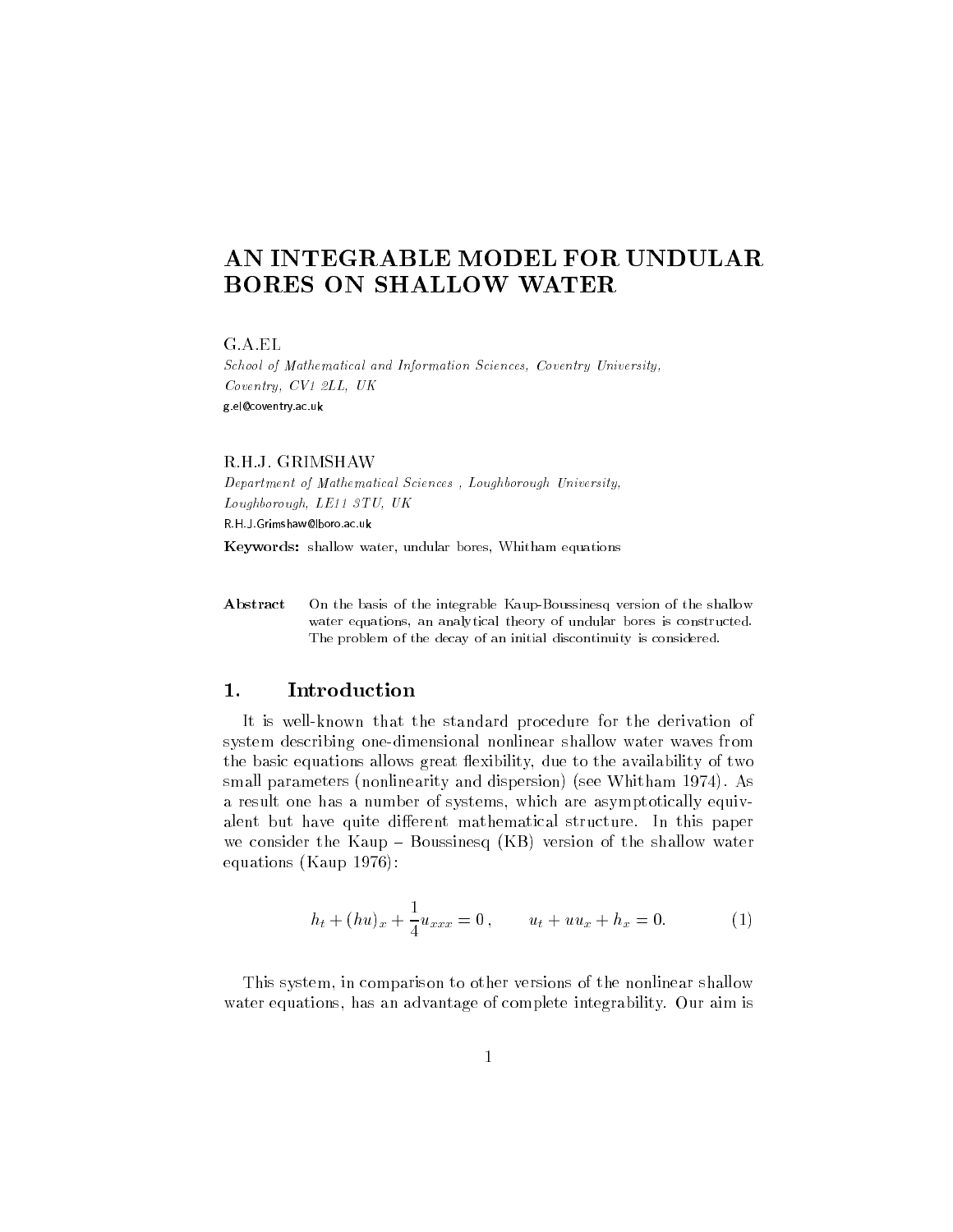to utilise the integrable structure of the KB system for the exact analytic description of undular bores.

In contrast to another integrable system, the Korteweg  $-$  de Vries equation, which is often used as a satisfactory model for the shallow water undular bores, the KB system has a natural two-wave structure, which enables one to capture the effects of interaction of undular bores and/or rarefaction waves arising in the decay of an initial jump discontinuity in the surface elevation and/or horizontal velocity fields, and also to determine their mutual disposition.

### 2.Lax pair and conservation laws

The Lax pair for the system (1) was found by Kaup (1976) and can be represented in the form (see El, Grimshaw  $\&$  Pavlov 2000),

$$
\varphi_{xxx} = 4[(\lambda - u/2)^2 - h]\varphi_x - 2[(\lambda - u/2)u_x + h_x]\varphi, \qquad (2)
$$

$$
\varphi_t = (\lambda - u/2)\varphi_x + \frac{1}{2}u_x\varphi, \qquad (3)
$$

where  $\lambda$  is a complex spectral parameter (the KB system (1) represents the compatibility condition  $(\varphi_{xxx})_t = (\varphi_t)_{xxx}$  provided  $\lambda$  is constant).

Combining (2) and (3) with the original system (1) we get the generation equation for the infinite series of KB conservation laws

$$
\partial_t[2(\lambda - u/2)\varphi] = \partial_x[\frac{1}{2}\varphi_{xx} - 2(2\lambda^2 - \lambda u - h)\varphi].\tag{4}
$$

One can observe that equation  $(2)$  can be integrated in x once with the aid of the integrating factor  $\varphi$  to give

$$
\varphi \varphi_{xx} - \frac{1}{2} \varphi_x^2 = 2(\lambda^2 - \lambda u - h + u^2/4) \varphi^2 - \nu(\lambda, t), \tag{5}
$$

where  $\nu(\lambda, t)$  is a 'constant' of integration.

#### 3.One-phase travelling wave solutions

We obtain the one-phase travelling wave solution to the KB system in the 'right' parametrization. 'Right' here means that the parameters (integrals of motion) appearing in the travelling wave solution would be exactly Riemann invariants of the Whitham equations, which will be derived in the next section. Some of these solutions were constructed by Smirnov (1986) using general methods of nite-gap integration. Here we propose a simple straightforward method of obtaining the one-phase real-valued solutions, along with the Whitham equations in Riemann invariants. Our method is based on the simple substitution

$$
u = U - \mu(\theta) , \qquad h = h(\theta) , \tag{6}
$$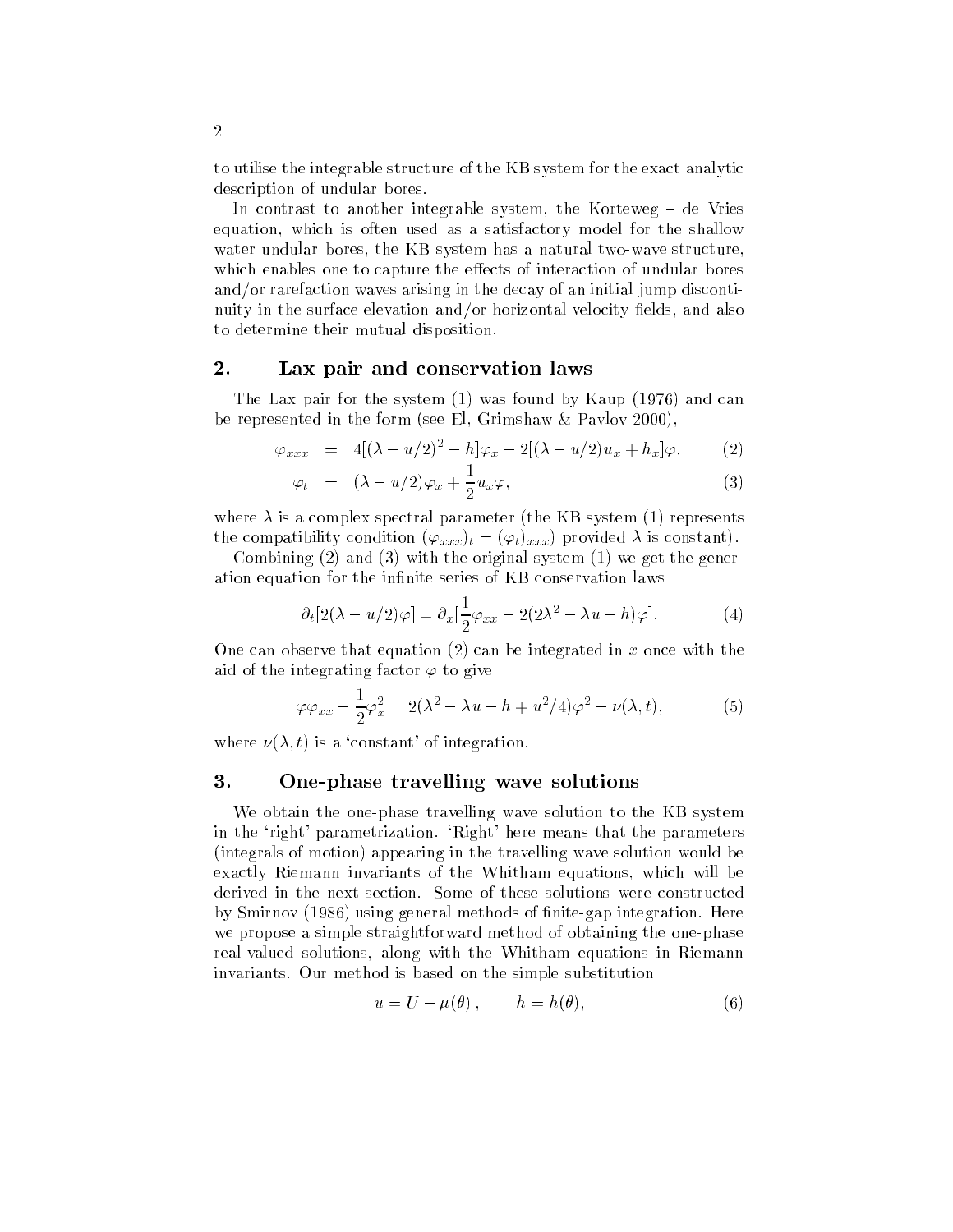where  $\theta = kx - \omega t$  is the phase, and  $U = \omega/k$  is the phase velocity.

Substituting (6) into the original KB system (1) we get, after some integration, the ordinary differential equation,

$$
\frac{1}{4}k^2(\mu')^2 = \prod_{j=1}^4 (\mu - r_j) \equiv R_4(\mu) , \qquad (7)
$$

where we choose the roots of the polynomial  $R_4(\mu)$   $r_1 > r_2 > r_3 > r_4$ as the constants of integration. The depth  $h(\theta)$  is expressed in terms of  $\mu(\theta)$ :

$$
h=-2\mu^2+2\mu U+C,
$$

where

$$
U = \frac{1}{2} \sum_{j=1}^{4} r_j, \quad U^2 - C = r_1 r_2 + r_1 r_3 + r_1 r_4 + r_2 r_3 + r_2 r_4 + r_3 r_4,
$$

Generically,  $r_i$ 's can be either real or complex. Here, however, we restrict ourselves to the case of real branch points, which corresponds to the shallow water physics. Then, for  $\mu$  to be real it has to oscillate between the roots  $r_3$  and  $r_2$ .

Equation (7) can be integrated in terms of Jacobi elliptic functions

$$
\mu(\theta) = r_4 + \frac{\Delta_{24}\Delta_{34}}{\Delta_{24} - \Delta_{23}\text{sn}^2(\sqrt{\Delta_{13}\Delta_{24}}(x - Ut); m)},
$$
\n(8)

where the modulus  $m$  and the amplitude  $a$  are

$$
m = \frac{\Delta_{23}\Delta_{14}}{\Delta_{13}\Delta_{24}}, \qquad a = \Delta_{23}, \qquad \Delta_{ij} = r_i - r_j. \tag{9}
$$

The wavelength is given by the periodicity condition  $\oint d\theta = 2\pi$ , which, together with (7), yields

$$
L = 2\pi k^{-1} = \int_{r_3}^{r_2} \frac{d\mu}{\sqrt{R_4(\mu)}} = \frac{2K(m)}{\sqrt{\Delta_{13}\Delta_{24}}},\tag{10}
$$

where  $K(m)$  is the complete elliptic integral of the first kind. As usual, the cnoidal wave takes the sinusoidal form as  $m \to 0$  ( $r_2 \to r_3$ ) and converts into a soliton as  $m \to 1$ . In the soliton limit the result depends on the way in which  $m \to 1$ , as it can appear by two ways;  $r_1 \to r_2$  or  $r_3 \rightarrow r_4$  (see (9)). This corresponds to solitons moving in both directions (see El, Grimshaw&Pavlov 2000 for details)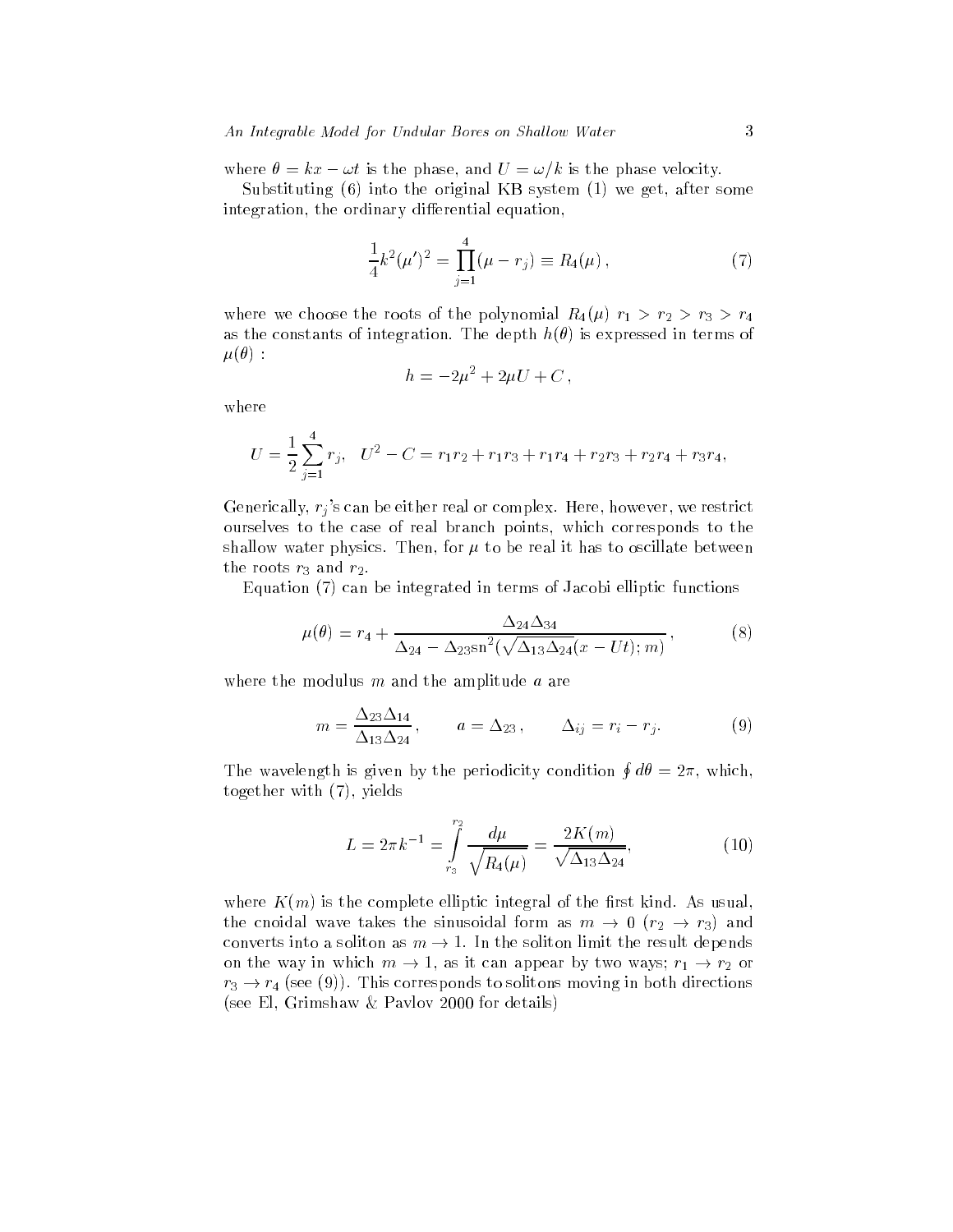## 4. Conservation laws on the one-phase travelling solution

Our aim now is to present the generating equation for the conservation laws (4) in a form suitable for averaging over the period of the travelling wave solution (8). We put  $\varphi = \varphi(\theta)$  and substitute the solution (6) of the KB system into the stationary equation (2). After some simple but rather lengthy manipulations, we get

$$
\varphi(\mu,\lambda) = \nu(\lambda) \frac{\lambda - \mu}{\sqrt{R_4(\lambda)}}.
$$
\n(11)

Now, the conservation equation (4) takes the form for this chosen family of solutions

$$
\partial_t \frac{P(\lambda, \mu)}{\sqrt{R_4(\lambda)}} = \partial_x \frac{Q(\lambda, \mu)}{\sqrt{R_4(\lambda)}},\tag{12}
$$

where

$$
P(\lambda, \mu) = 2\lambda^2 - U\lambda - \mu^2,
$$

$$
Q(\lambda, \mu) = -\mu'' - 4\lambda^3 - 2U\lambda^2 + 2\lambda[4\mu(\mu - U) - C] + 2[\mu^2(\mu - U) - C\mu].
$$

 $\overline{\phantom{0}}$ We emphasize that the normalizing factor  $\nu(\lambda)$  cancels in (12) while R4() cannot be cancelled as we are going to investigate the slow dependence of the integrals of motion  $r_i$  on x and t.

## 5. Whitham-KB equations in Riemann invariants

Now we obtain the modulation equations for the parameters  $r_j$  considered as slowly varying functions of  $x$  and  $t$ . The Whitham prescription for obtaining the modulation equations (Whitham 1974) is that one should average the needed number (four in our case) of conservation laws over the period of the travelling wave solution. The generating equation  $(12)$  provides us with the infinite series of the conservation laws. We introduce the averaging procedure by the formula

$$
\bar{f}(r_1, r_2, r_3, r_4) = \frac{2}{L} \int_{r_3}^{r_2} \frac{f(\mu, r_1, r_2, r_3, r_4)}{\sqrt{R_4(\mu)}} d\mu.
$$
 (13)

Applying this to (12) we get the generating modulation equation

$$
\partial_t \frac{\bar{P}(\lambda, r_1, r_2, r_3, r_4)}{\sqrt{R_4(\lambda)}} = \partial_x \frac{\bar{Q}(\lambda, r_1, r_2, r_3, r_4)}{\sqrt{R_4(\lambda)}}.
$$
(14)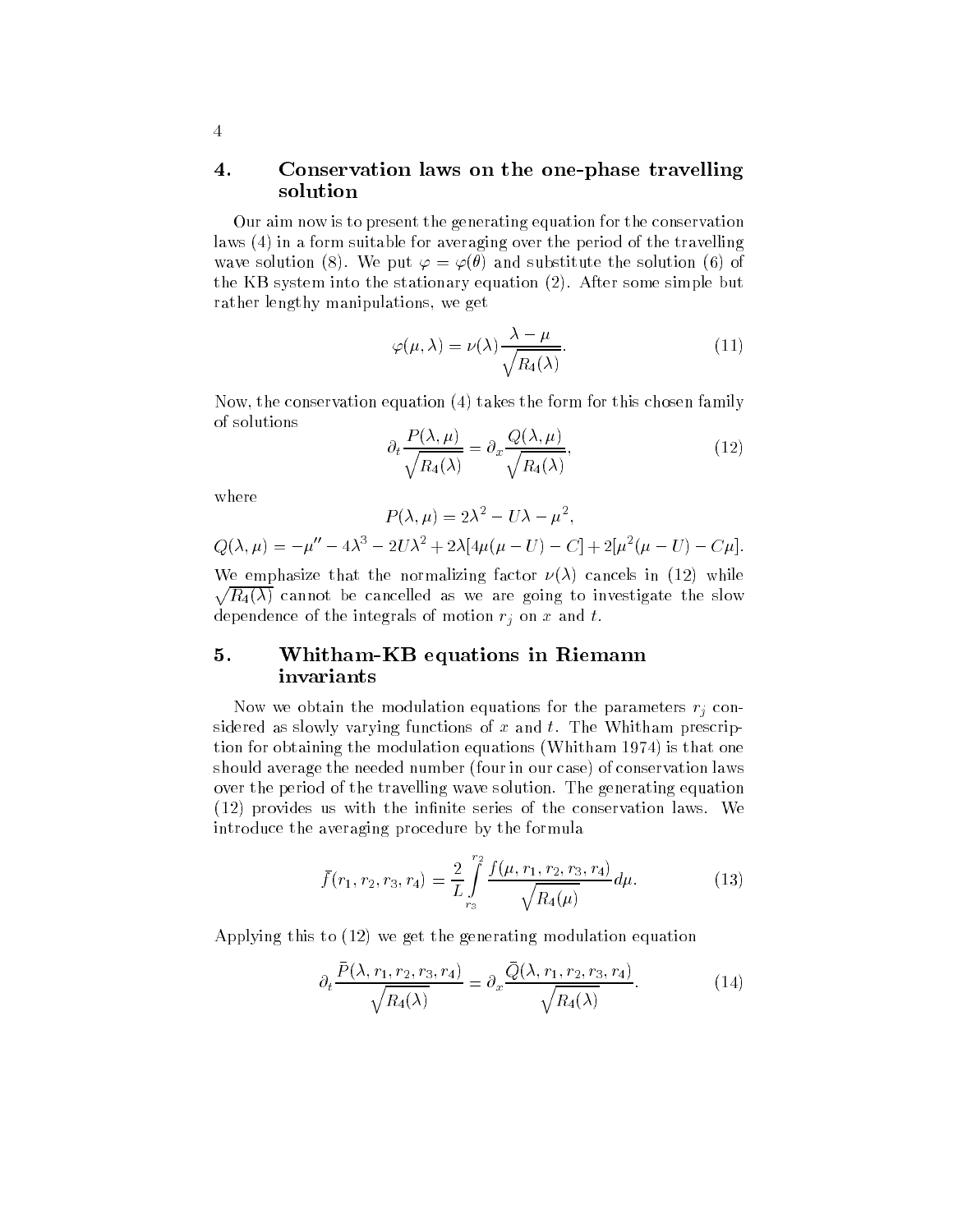An Integrable Model for Undular Bores on Shallow Water 5

Multiplying (14) by  $({\lambda - r_j})^{-r}$  and passing to the limit as  ${\lambda \to r_j}$  we obtain the Whitham equations in Riemann form

$$
\partial_t r_j + V_j(r_1, r_2, r_3, r_4) \partial_x r_j = 0, \quad j = 1, 2, 3, 4,
$$
\n(15)

where the characteristic speeds can be represented in a compact universal form (El, Grimshaw&Pavlov (2000))

$$
V_j = \frac{1}{2} \{ \sum r_j - L(\partial L/\partial r_j)^{-1} \}, \qquad (16)
$$

where  $L(\mathbf{r})$  is the wavelength given by (10).

## 6. Self-similar solutions to the Whitham-KB system

Let us consider the initial data for the KB system in the form of a step discontinuity: at  $t = 0$ :  $u = u$ ,  $n = n$  for  $x > 0$ ; and  $u =$  $u_{+}$ ,  $n = n_{+}$  for  $x <$  0, which implies four free parameters . This type of initial data is known to lead, in the systems of this type, to the onset of a rapidly oscillating nonlinear wave. This wave is the undular bore and it was first analytically described by Gurevich and Pitaevsky (GP) (1974) on the basis of the KdV equation. The GP description implies that the solution in the bore region has the form of a one-phase modulated travelling wave. At one edge of the undular bore the oscillations have a form of solitons  $(m = 1)$  and at the opposite edge they degenerate into small-amplitude sinusoidal waves  $(m = 0)$ . For the problem of decay of an initial discontinuity the desired solution of the Whitham system must be self-similar, i.e.  $r_j = r_j (x/t)$  . Then, the KB-Whitham system (15) transforms into the system,

$$
(V_j - \tau) \frac{dr_j}{d\tau} = 0, \qquad \tau = x/t, \qquad j = 1, 2, 3, 4,
$$
 (17)

which implies that three of the invariants  $r_i$  are constants and for the remaining one  $(r_k)$  we have the algebraic equation  $V_k = \tau$ .

For example, for the initial discontinuity with  $h^- = 1$ ,  $u^- = 0$ ,  $h^+ =$  $(c + 1)^2/4$ ,  $u^+ = c - 1$ ,  $-1 < c < 1$  the solution is:

$$
r_1=1, r_3=c, r_4=-1,
$$

$$
\frac{r_2 + c}{2} + \frac{r_2 - c}{1 - \frac{1 - c}{1 - r_2} \frac{E(m)}{K(m)}} = \frac{x}{t}, \qquad m = \frac{2(r_2 - c)}{(1 - c)(r_2 + 1)}.
$$
 (18)

The solution (18) describes the slow modulation for the so-called simple undular bore moving to the right (see Figure 1a). The oscillatory structure of the bore is given by the travelling solution (8). An analogous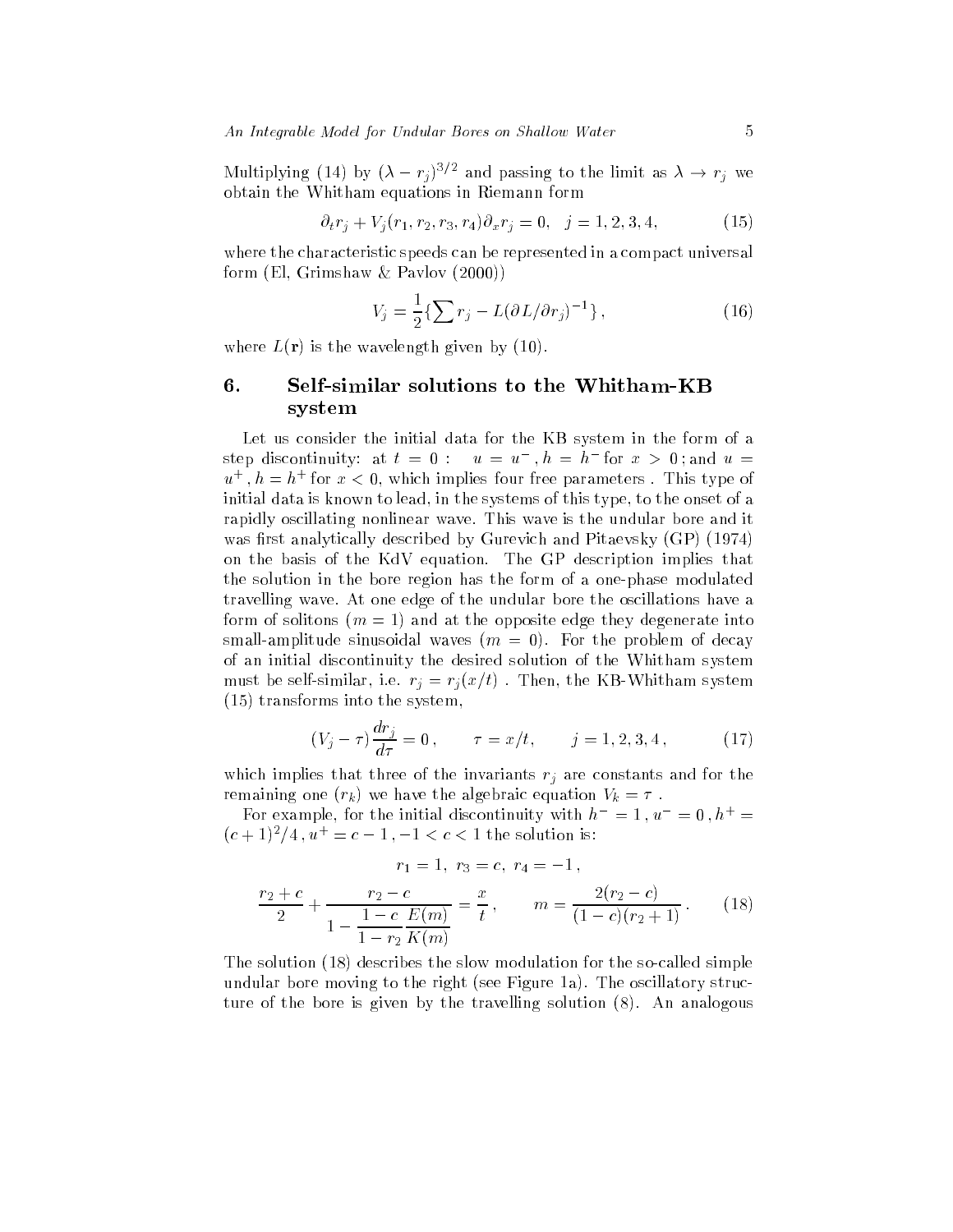solution can be constructed for the simple undular bore moving to the left (Figure 1b).

The Whitham-KB system has another family of self-similar solutions coinciding with the standard rarefaction waves in the dispersionless shallow water theory. For example the above initial jump with  $c > 1$  is resolved by the rarefaction wave moving to the right (Figure 1c):

$$
r_4 \equiv r_- = -1 \,, \quad r_3 = r_2 = r_1 \equiv r_+ = 2x/3t + 1/3.
$$

Analogously, for the resolution of the appropriate initial data, the rarefaction wave moving to the left can be constructed (Figure 1d).

One can see, that the number of free parameters both in the simple undular bore and in the refraction wave is equal to three. Therefore to resolve an arbitrary, four-parametric, initial jump one needs to combine two different waves which are provided by the two-wave nature of the KB system. These waves may be undular bores as well as rarefaction waves in various combinations. In the next section we consider the most important cases .

### 7.Decay of an arbitrary initial discontinuity

Without loss of generality we consider the initial jump in the form:

 $t = 0:$   $h = 1$ ,  $u = 0$ , for  $x < 0$ , and  $h = h_0$ ,  $u = u_0$ , for  $x > 0$ ,

where  $h_0$  and  $u_0$  are constants,  $h_0 > 0$ . It is convenient to introduce two new constants  $c_{\pm}$ , which have the meaning of the Riemann invariants for the dispersionless shallow water equations, instead of  $h_0$ ,  $u_0$ .

$$
c_{\pm} = \frac{u_0}{2} \pm \sqrt{h_0} \tag{19}
$$

Then we can illustrate some important cases with the aid of the diagrams shown in Figure 2.

a)  $c_+ > 1$ ,  $1 > c_- > -1$  (Figure 2a)

Two rarefaction waves separated by a plateau are produced as a result of the decay. The self-similar coordinates of the weak discontinuites in the solution of the Whitham system (edges of the waves) are

$$
\tau_4 = -1, \ \tau_3 = (1 + 3c_-)/2, \ \tau_2 = (3 + c_-)/2, \ \tau_1 = (3c_+ + c_-)/2,
$$

The value of h and u at the plateau are:  $u_p = 1+c_-, \; n_p = (1-c_-)^2/4.$ b)  $c_+ > 1$ ,  $-5/3 < c_- < -1$  (Figure 2b)

A leading rarefaction wave and a trailing undular bore, separated by a plateau, are produced . The coordinates of the edges are:

$$
\tau_1 = (3c_+ + c_-)/2, \ \tau_2 = (3+c_-)/2 \ , \ \tau_3 = (c_--9)/2 + 8/(3+c_-), \ \tau_4 = c_-.
$$

6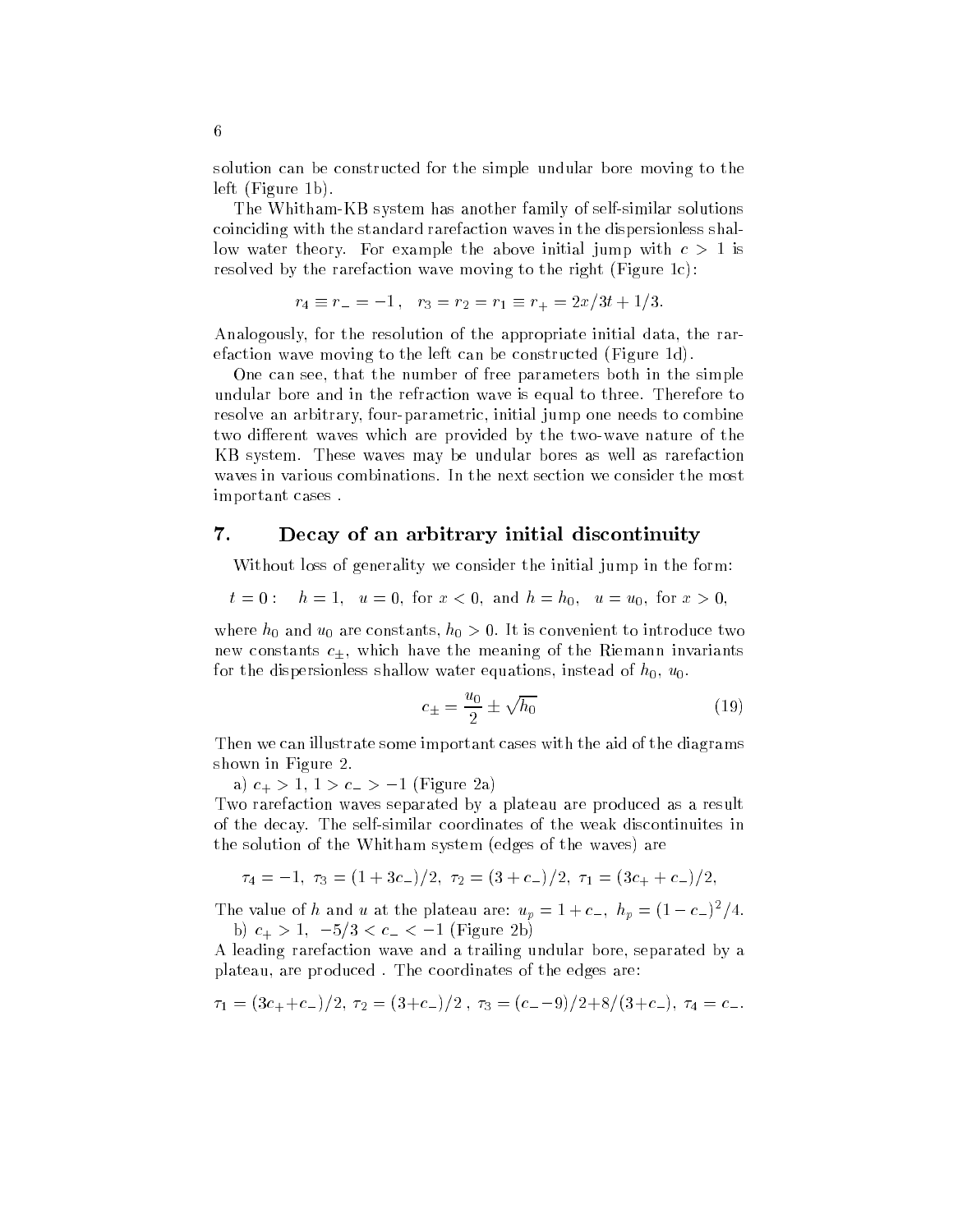The values of h and u at the plateau are:  $u_p = 1+c_-, n_p = (1-c_-)^2/4$ c)  $-1 < c_- < c_+$ ,  $(3 + c_-)/4 < c_+ < 1$  (Figure 2c)

The leading undular bore and the trailing rarefaction wave separated by a plateau are produced . The coordinates of the edges are:

$$
\tau_1 = 1 + (c_+ + c_-)/2, \tau_2 = (2c_+ + 1 + c_-)/2 - 2(1 - c_+)(c_+ - c_-)/(2c_+ - 1 - c_-),
$$
  

$$
\tau_3 = (1 + 3c_-)/2, \tau_4 = -1.
$$

The values of h and u at the plateau are  $u_p = 1+c_-, n_p = (1-c_-)^2/4$ . d) (3c  $\leq$  + 0c  $\leq$  + 1)/(4(3 + c  $\leq$  ) < c  $\leq$  + < 1, c  $\leq$   $\leq$  -1 (Figure 2d).

Two undular bores separated by a plateau are produced. The edges are:

$$
\tau_1 = 1 + (c_+ + c_-)/2, \tau_2 = c_+ + (1 + c_-)/2 - 2(1 - c_+)(c_+ - c_-)/(2c_+ - 1 - c_-),
$$
  

$$
\tau_3 = (c_- - 9)/2 + 8/(3 + c_-), \tau_4 = -c_-.
$$

At the plateau we have  $u_p = 1+c_-, \; h_p = (1-c_-)^2/4.$ 

The complete classication for the problem of the decay of an initial discontinuity for the KB equation can be found in (El, Grimshaw & Pavlov 2000).

# References

- El, G.A., Grimshaw, R.J.H. & Pavlov, M.V. 2000 Integrable shallow water equations and undular bores. Stud. Appl. Math., to appear.
- Gurevich, A.V. & Pitaevsky, L.P. 1974 Nonstationary structure of a collisionless shock wave. Sov.Phys.JETP 38, 291-297.
- Kaup, D.J. 1976 A higher order water-wave equation and method for solving it. Progr.Theor.Phys. 54, 396-408.
- Smirnov, A.O. 1986 Real finite-gap regular solutions of the Kaup-Boussinesq equation, Theor. Math. Phys. 66, 19 - 31.

Whitham, G.B. 1974 Linear and Nonlinear Waves, Wiley, New York.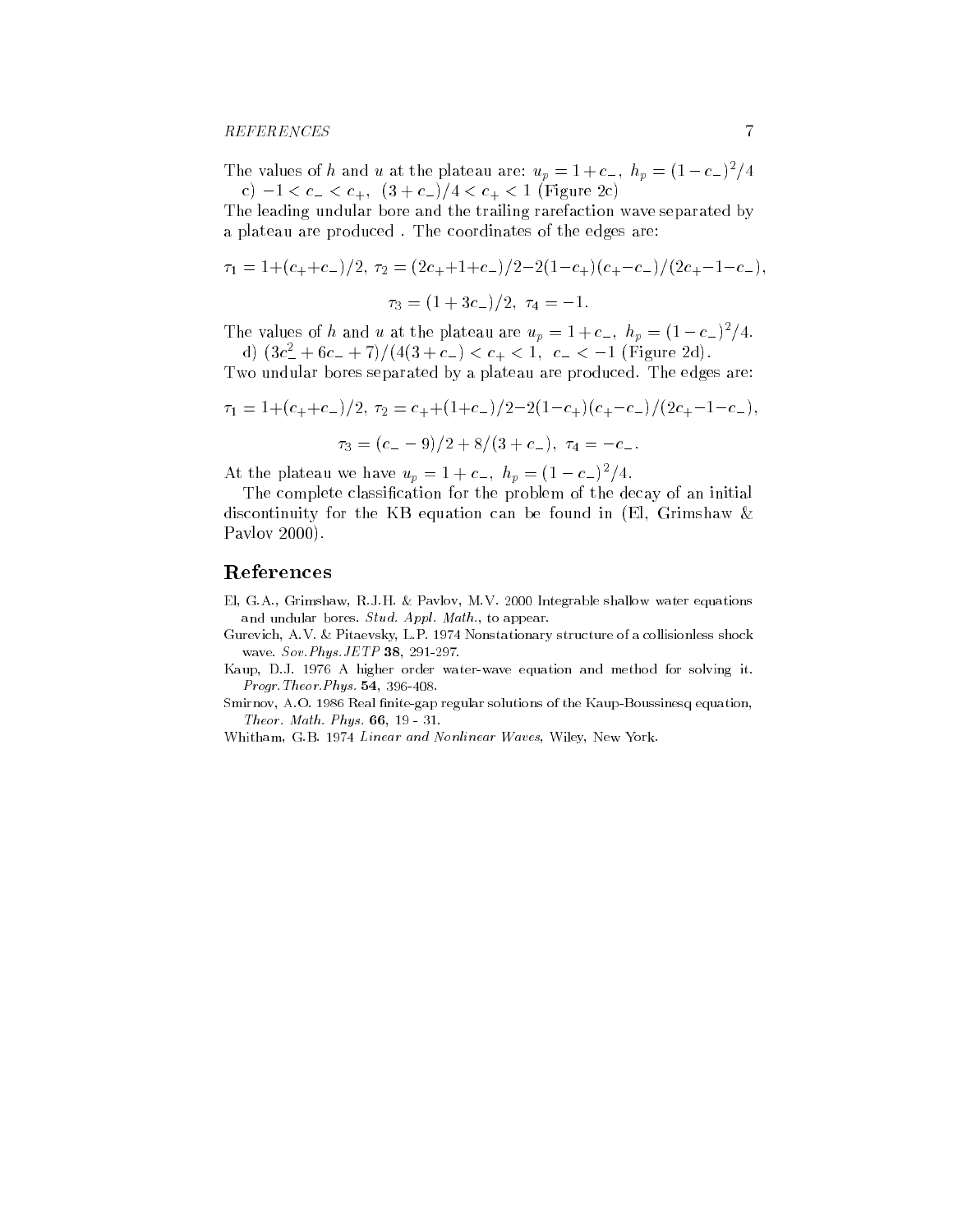

Figure 1. Behaviour of the Riemann invariants in undulars bores moving a) to the right, b) to the left; in rarefaction waves moving: c) to the right, d) to the left